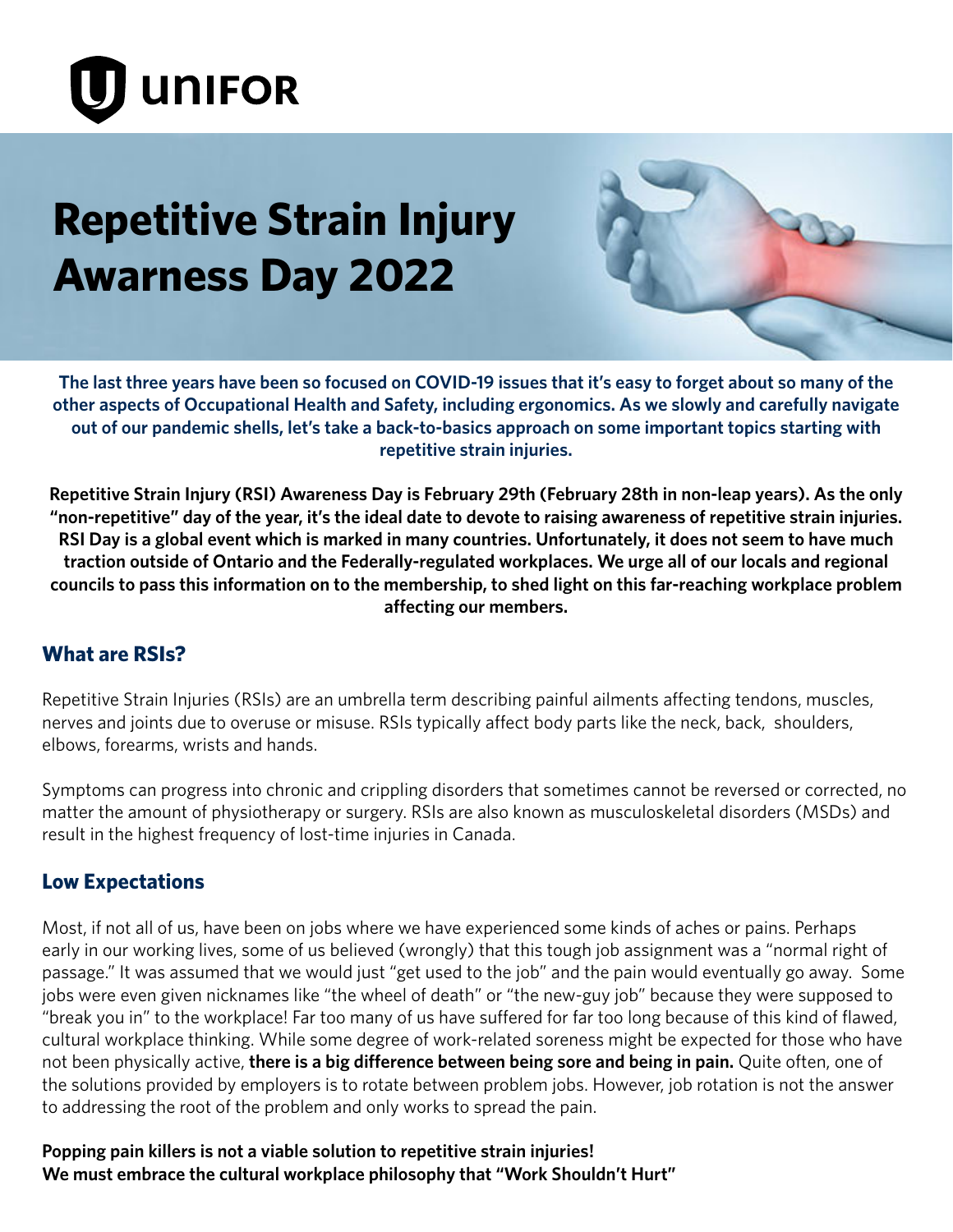RSI injuries account for more than all other occupationally-incurred injuries combined.

# **Examples of RSI injuries include:**

- tendinitis
- bursitis
- neuritis
- tenosynovitis
- arthritis
- muscle strain
- low-back injury
- herniated disk
- carpal tunnel syndrome

#### **Common symptoms can range from mild to severe and usually develop gradually, including:**  • tingling

• numbness swelling • weakness

- throbbing
- aches and pains
- tenderness
- burning

# **Recipe for RSIs**

(Use any or all ingredients)

- Continual repetition
- Awkward postures
- Fixed or static body positions
- Excessive force
- The pace of work
- Insufficient breaks or recovery time
- Vibration or cold stress

# **The Hierarchy of Controls**

#### **Hierarchy of Controls** Most **Elimination** Physically re the hazar Replace<br>the hazard **Substitution Engineering** Isolate people<br>from the hazard **Controls** dministrative Change the way Controls people work PPE rotect the worker with onal Protective Equipr

Hazards are best eliminated at their source. The prevention of RSIs begins with eliminating repetitive work through job design. That may involve varied interventions, ranging from product substitution to automation to personal assist devices like hoists or tools. All tools and equipment should be properly sourced and maintained. Well-designed workstations should be adjustable to fit the worker.

# **What We Can Do as a Union**

# **RSI Prevention is Better Than the Cure**

We need to use the power of collective bargaining to help create the right framework to eliminate the hazards that lead to RSIs. **Our collective agreements need to contain ergonomic-related language that call for action to combat ergonomic issues before they arise, and processes to address poor job design on jobs that are injuring our members.** Ergonomic checklists, JH&SC investigations and recommendations, joint workplace ergonomic committees, and worker involvement in job station design all are tools that can be used in the prevention and combat of RSIs. The experts in preventing and solving the ergonomic issues are the workers who do or will be doing the work.

Certainly, workers who are suffering from RSIs must be given first aid and medical treatment, and if any lost time is incurred, worker's compensation benefits. We must ensure that workers understand they have options up to

Excessive force Akward postures Continual repetition Insufficient breaks or recovery time Fixed or static body positions Vibration or cold stress The pace of work Repetitive Strain Injury (RSI)

- 
- **RSI Soup Recipe**
- 
-